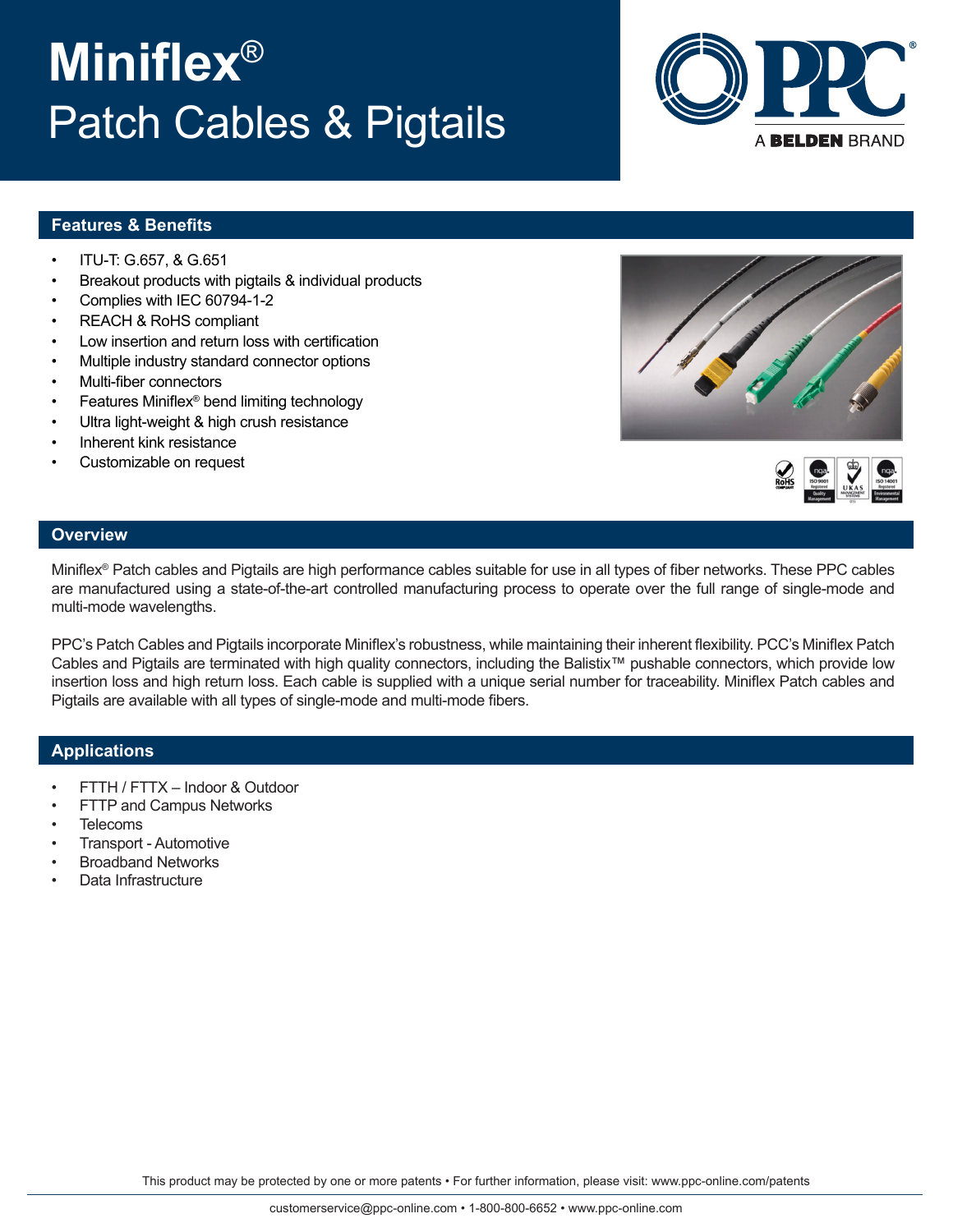# **Miniflex**® Patch Cables & Pigtails



### **Technical Data**

#### **Mechanical Performance**

| <b>Fiber</b><br><b>Count</b> | Weight          | <b>O.D.</b> | <b>Sheath</b><br><b>Thickness</b> | <b>Tension</b> | <b>Crush</b> | <b>Minimum Bend Radius</b> |                  |  |
|------------------------------|-----------------|-------------|-----------------------------------|----------------|--------------|----------------------------|------------------|--|
|                              |                 |             |                                   |                |              | <b>Installation</b>        | <b>Operation</b> |  |
| 250µm                        | kg/km (lbs/km)  | $mm$ (in)   | $mm$ (in)                         | N(lb)          | N(lb)        | $mm$ (in)                  | $mm$ (in)        |  |
| 1.284                        | ~14~(~8.8)      | 2.2(.08)    | 0.5(.02)                          | 100(22.5)      | 950 (214)    | 11 $(.4)$                  | 22(0.9)          |  |
| 1 $(900 \mu m)$              | 8.1(5.4)        | 3.0(.1)     | 0.8(.03)                          | 100(22.5)      | 950 (214)    | 15(.6)                     | 30(1.2)          |  |
| 1, 2, 4, 6, 8 & 12           | 7-8 (15.4-17.6) | 3.0(0.1)    | 0.8(.03)                          | 100(22.5)      | 950 (214)    | 15(.6)                     | 30(1.2)          |  |

| <b>Material</b> | <b>Applications</b> | <b>Fire Rating</b> | <b>Color</b> | <b>Operating Temp</b>             | Crush |
|-----------------|---------------------|--------------------|--------------|-----------------------------------|-------|
|                 |                     | EN / UL            |              | $^{\circ}$ C ( $^{\circ}$ F)      | N     |
| PBT             | Indoor-Outdoor      | Eca / General      | Black*       | -40 to 80 (-40 to 176)            | 950N  |
| <b>PBIO</b>     | Indoor-Outdoor      | Cca / Riser        | White*       | $-30$ to $+70$ ( $-22$ to $158$ ) | 1500N |

*\*Other colors available upon request* 

### **Transmission Performance Specification**

| <b>Item</b>                        | Single-mode                  | Single-mode 900um                      | <b>Multi-mode</b>            |  |
|------------------------------------|------------------------------|----------------------------------------|------------------------------|--|
| Specification                      | G657 A1                      | G657 A2                                | OM <sub>3</sub>              |  |
| Attenuation (850 / 1300 nm)        | n/a                          | n/a                                    | 3.5/1.5 dB/km                |  |
| Attenuation (1310 / 1550 nm)       | 0.4/0.3 dB/km                | 0.4/0.3 dB/km                          | n/a                          |  |
| Attenuation at 1383nm              | $\leq$ 0.32 dB/km            | n/a                                    | n/a                          |  |
| Attenuation at 1625 nm             | $< 0.24$ dB/km               | $< 0.24$ dB/km                         | n/a                          |  |
| Refractive Index at 1310nm, 1550nm | 1.467, 1.468                 | 1.467, 1.468                           | n/a                          |  |
| Refractive Index at 850nm, 1300nm  | n/a                          | n/a                                    | 1.482, 1.477                 |  |
| Proof test                         | 0.69 GPa (100 kpsi), 1% min. | 0.69 GPa (100 kpsi), 1% min.           | 0.69 GPa (100 kpsi), 1% min. |  |
| Cladding diameter                  | $125 \pm 0.7$ µm             | $125 \pm 0.7$ µm                       | $125 \pm 1.0 \mu m$          |  |
| Coated diameter                    | 235µm to 245µm               | 235µm to 245µm                         | 237um to 247um               |  |
| Core/Cladding concentricity error  | $\leq 0.5$ µm                | $\leq 0.5$ µm                          | $\leq 1.0 \mu m$             |  |
| Coating concentricity error        | ≤ 12 $µm$                    | ≤ 12 $µm$                              | $\leq 6 \mu m$               |  |
| Macro bend loss                    | $(1550 \; nm)$               | (1550 nm)                              | (850 and 1300 nm)            |  |
| 10 turns at 50mm diameter          | ≤ $0.01$ dB                  | n/a                                    | $\leq 0.2$ dB                |  |
| 10 turns at 15 mm diameter         | $\leq$ 0.2 dB                | $\leq$ 0.03 dB                         | n/a                          |  |
| 1 turn at 10mm diameter            | $\leq 0.2$ dB                | $\leq 0.10$ dB                         | n/a                          |  |
| 1 turn at 7.5mm diameter           | n/a                          | $\leq 0.50$ dB                         | n/a                          |  |
| Temp. range (operation)            | max attenuation change       |                                        | max attenuation change       |  |
| -60°C to 85°C (-76°F to 185°F)     | $\leq$ 0.05 dB/km            |                                        | $\leq$ 0.1 dB/km             |  |
| Coating Strip Force                | 1.3 to 8.9 N                 |                                        | 1.3 to 8.9 N                 |  |
| <b>Insertion Loss</b>              |                              | $\leq$ 0.3 dB (SC, LC, FC, ST & E2000) |                              |  |
| Return Loss                        |                              | $\leq$ 45dB (UPC); $\leq$ 60dB (APC)   |                              |  |

This product may be protected by one or more patents • For further information, please visit: www.ppc-online.com/patents